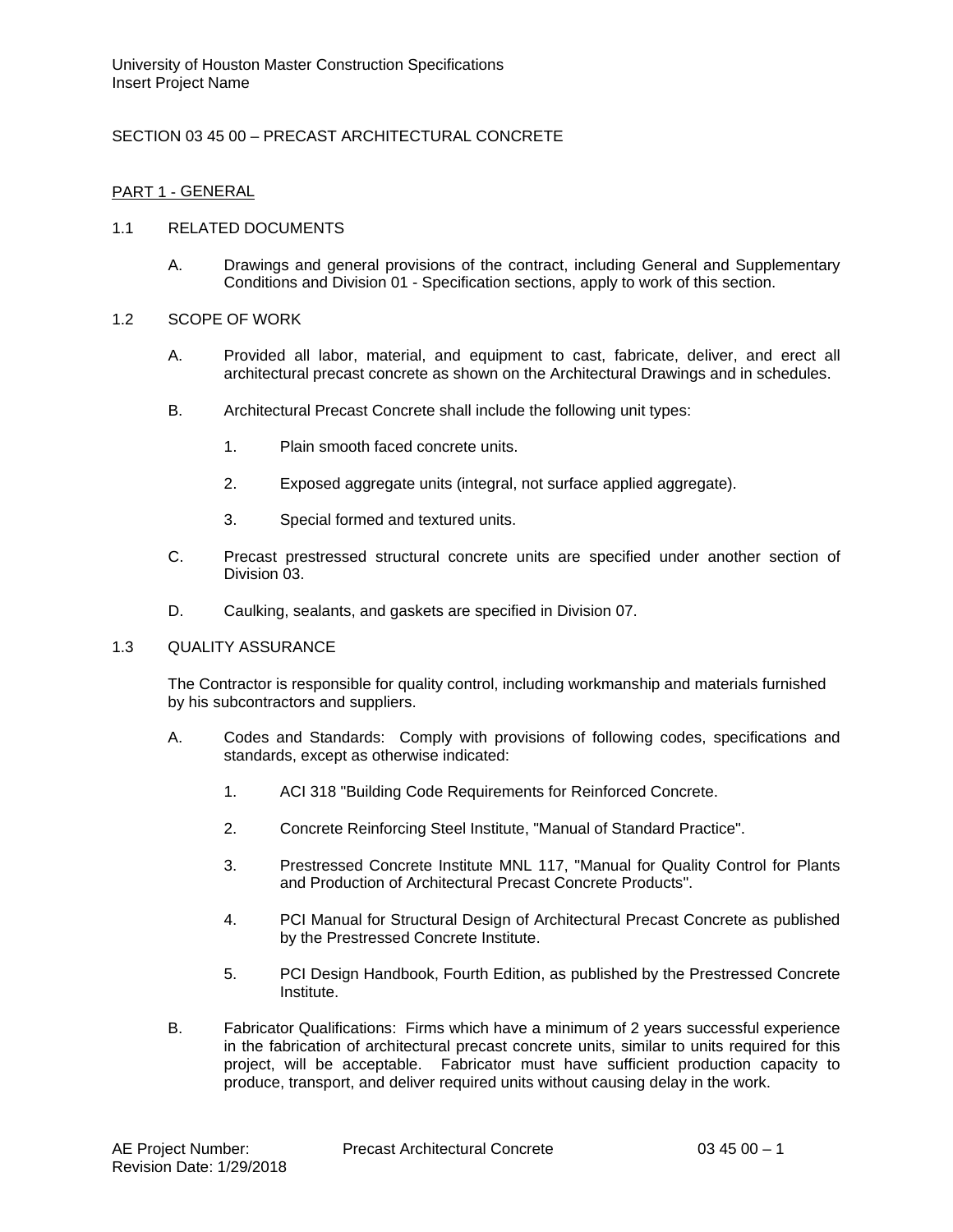C. Fabrication Qualifications: Produce precast concrete units at fabrication plant engaged primarily in manufacturing of similar units, unless plant fabrication or delivery to site is impractical.

If units are not produced at precast concrete fabricating plant, maintain procedures and conditions for quality control equivalent to plant production.

- D. Design Responsibility:
	- 1. Design: The design and detailing of all Architectural Precast Concrete and their connections shall be the responsibility of the precast fabricator. This shall include all bolts, plates, braces, weld sizes, and any embedded items in both precast and the structural frame for all connections between the precast and the support frame. The design shall be performed by or under the direct supervision of a registered professional engineer in the state where the project is located. Design calculations, stamped by the registered engineer, shall be submitted for Engineer review.

Design modifications may be made only as necessary to meet field conditions and to ensure proper fitting of the work, and only as acceptable to the Architect. Maintain general design concept shown without increasing or decreasing sizes of members or altering profiles and alignment shown. Provide complete design calculations and drawing prepared and stamped by a registered professional engineer in the state where the project is located.

- 2. Design Procedure: Design calculations shall consider and show stress from dead load of panel, wind load, and erection loads. Wind loads shall be as specified in the project General Notes of the structural drawings or as shown on the architectural drawings.
- E. Erector Qualifications: Regularly engaged for at least 2 years in the erection of architectural precast structural concrete similar to the requirements of this project. Upon request, provide written evidence that equipment and personnel are adequate and qualified for performance of contract requirements.
- F. Welder and Welding Machine Operator Qualifications: All field and plant welders shall be certified in accordance with AWS D1.1 for the type of welding required.

# 1.4 DELIVERY, STORAGE AND HANDLING

A. Deliver precast concrete units to project site in such quantities and at such times to assure continuity of installation. Any storage of units at the project site shall be done so as to prevent cracking, distortion, warping, staining, or other physical damage and so that markings are visible. Lift and support units only at designated lifting or supporting points as shown on final shop drawings.

# 1.5 SUBMITTALS

- A. Certification and Test Reports: Submit manufacturer's specifications and instructions for manufactured materials and products. Include manufacturer's and plant's certifications and laboratory test reports for the following:
	- 1. PCI Plant Certification.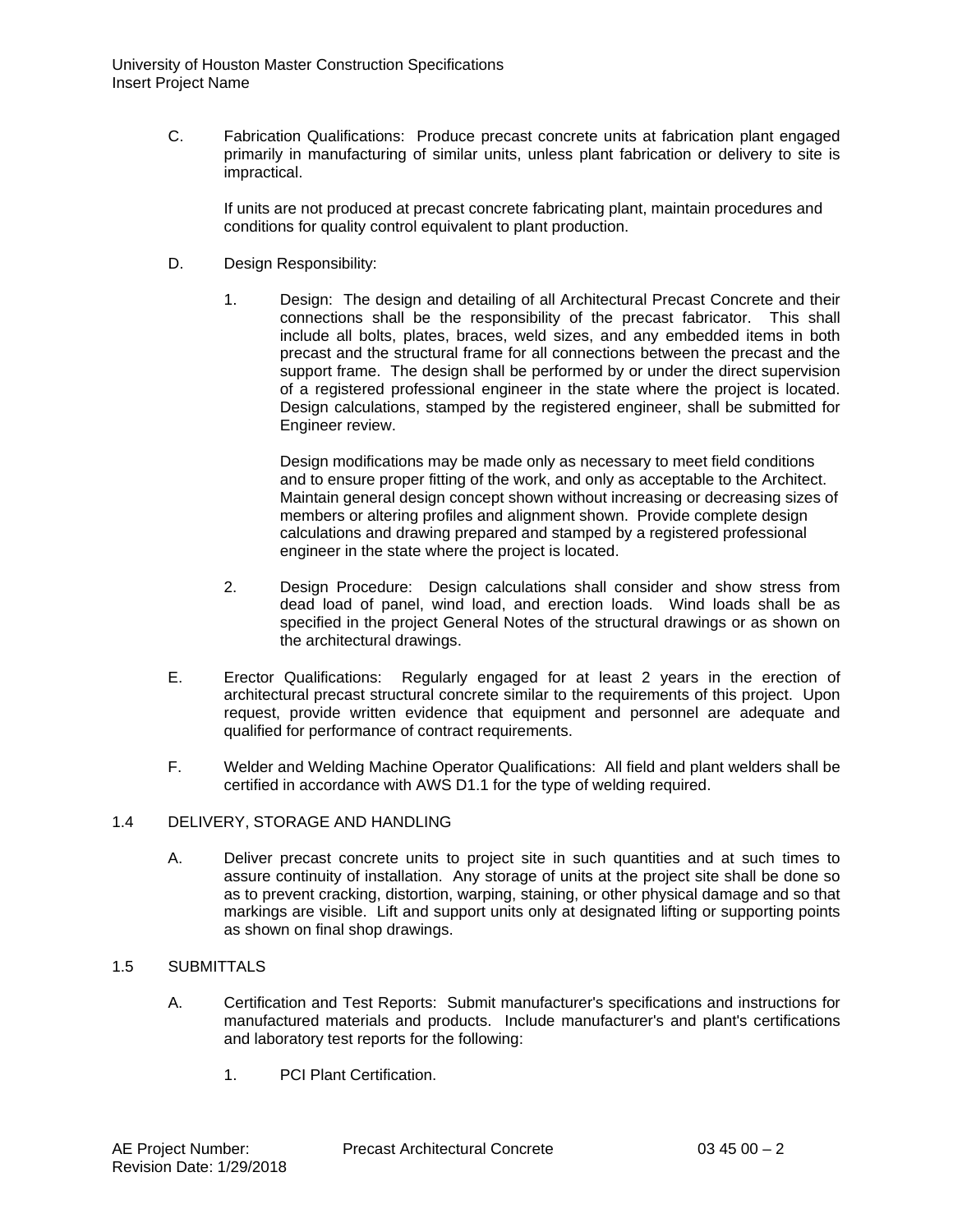- 2. Concrete mix designs, including sources of coarse, fine and lightweight aggregates as well as admixtures and fly ash.
- 3. Prestressing strand mill certificates.
- 4. Mill certificates for reinforcing bars and welded wire mesh.
- 5. Mill certificates for high strength reinforcing bars.
- 6. Structural steel mill certificates.
- 7. Welder and welding operator certifications.
- 8. Calibrations of prestressing jacks.
- 9. Calibration of cylinder testing machine.
- 10. Mill certificates for cement.
- 11. Cylinder test reports on concrete for all precast units.
- 12. Compressive strength test reports for structural grout.
- 13. Certification from the bearing pad manufacturer verifying conformance with standards set forth in Division 2, Section 25 of AASHTO Standard Specification for Highway Bridges.
- 14. Certification from manufacturer of slide bearing assemblies verifying conformance with ASTM D1457.
- 15. Manufacturer's identification number as an approved fabricator in accordance with the City of Houston Policy Memorandum Relative to Fabricators, Prefabricated Construction and Certifying Agencies, Revision 1 issued November 4, 1982.
- B. Product Data: Submit manufacturer's specifications, data and instructions for manufactured materials and products. Include manufacturer's certifications and laboratory test reports as required.
- C. Shop Drawings: Submit shop drawings showing complete information for fabrication and installation of precast concrete units.
	- 1. Indicate member dimensions and cross-section, location, size and type of reinforcement, including special reinforcement and lifting devices necessary for handling and erection.
	- 2. Indicate erection procedure for precast units, sequence of erection, and required handling equipment.
	- 3. Show layout, dimensions, and identification of each precast unit corresponding to sequence and procedure of installation.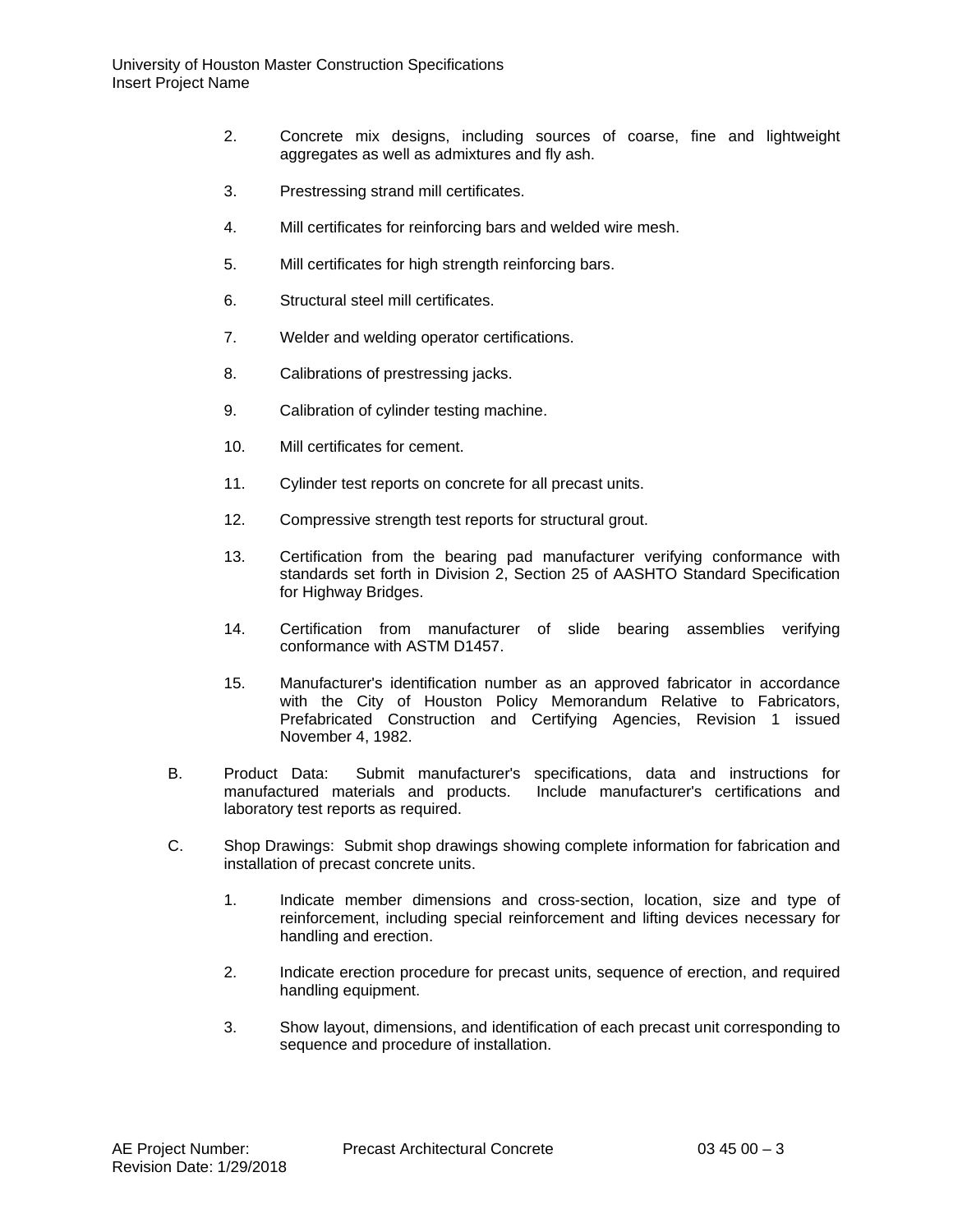- 4. Indicate welded connections by AWS standard symbols. Detail inserts, connections, and joints including accessories and construction at openings in precast unit.
- 5. Show location and details of anchorage devices that are to be embedded in other construction.
- 6. Coordination with Structural Steel Detailer: Prior to the start of the structural steel shop drawings, the precaster shall furnish the Architect/Engineer a set of shop drawings showing the location of all gravity and lateral connections to the structure. The General Contractor shall furnish this information to the structural steel detailer, after it has been approved by the Architect/Engineer, and prior to the completion of structural steel shop drawings.
- D. Design Calculations: The Precaster's design of all precast elements shall be submitted for Engineer approval. Such calculations shall be performed by or under the direct supervision of a registered professional engineer in the state where the project is located. The calculations shall be bound with the Engineer's signature, seal, and date stamped on the cover sheet. Calculations shall be indexed by precast element and arranged in a logical orderly fashion. Incomplete submittals will be rejected. Where computer aided design is submitted, the input data shall be included and output must be clear. At least one hand calculation shall be submitted for each member type designed by computer.
- E. Samples: Submit samples (minimum 3) approximately 12" X 12" and of appropriate thickness, to illustrate quality, color, and texture of surface finish prior to commencement of production. One will be returned to the General Contractor and one to the precaster prior to production. All approved samples shall be initialed by the Architect.
	- 1. Submit samples of cast-in gaskets, anchorages, and other attachments and accessories as requested by Architect.
	- 2. Prepare a full-size sample of each required architectural precast concrete unit for the Architect's inspection at production plant or on site prior to start of installation work, and after Architects review of finish samples. Acceptable full-size samples may be incorporated in job installation.

# PART 2 - PRODUCTS

# 2.1 FORMWORK

- A. Provide forms and, where required, form facing materials of metal, plastic, wood, or other acceptable material that is non-reactive with concrete and will produce required finished surfaces. Rust-stained or excessively worn forms that would impair the quality of the finished surface are not acceptable. Comply with recommendations set forth in ACI Standard 347, Recommended Practice for Concrete Formwork.
- B. Accurately construct forms mortar-tight and of sufficient strength to withstand pressures due to concrete placing operations, temperature changes, and when prestressed, the pretensioning and detensioning operations. Maintain formwork to provide completed precast concrete units of shapes, lines, and dimensions indicated on the approved shop drawings within specified fabrication tolerances.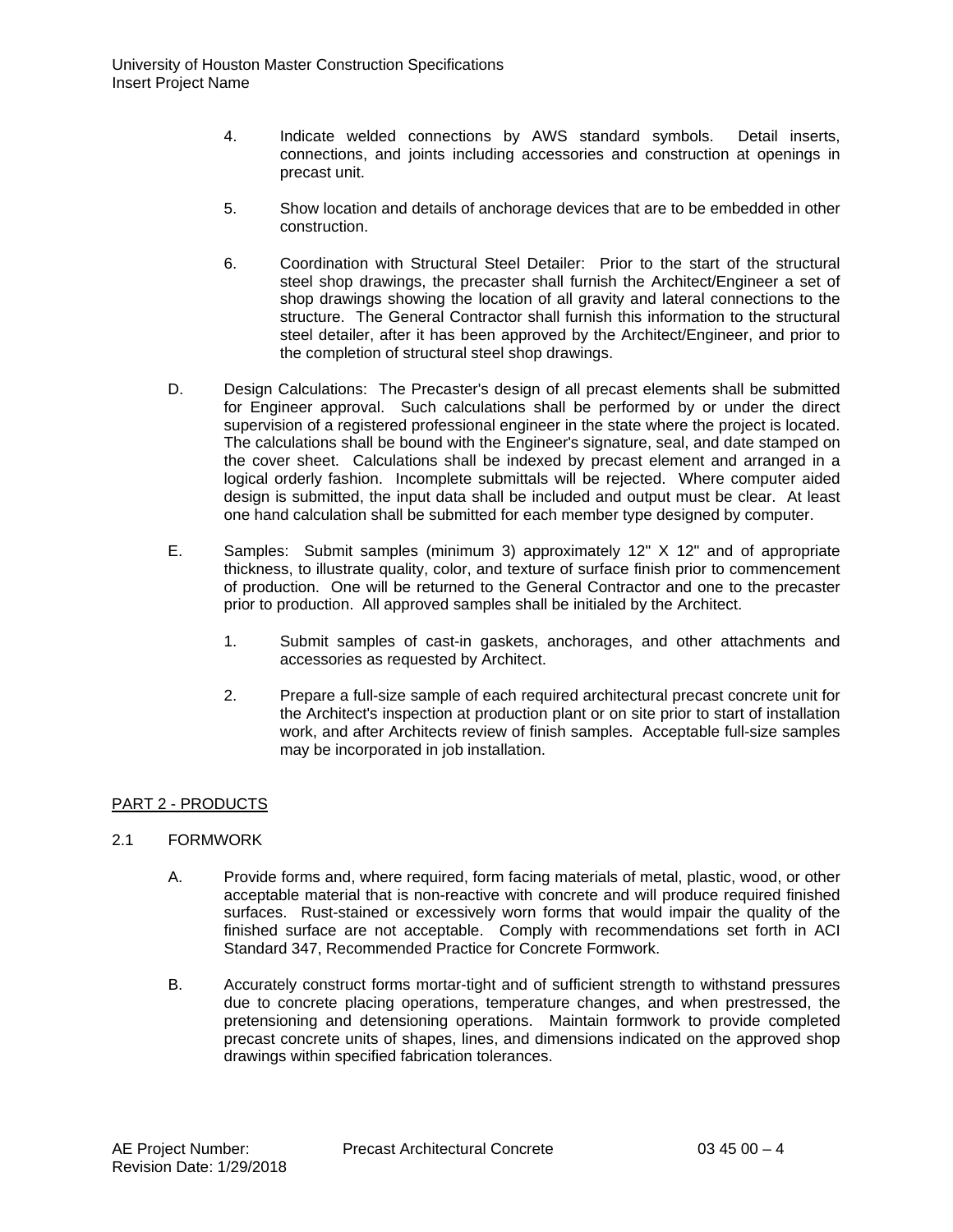- C. Unless forms for plant-manufactured prestressed concrete units are stripped prior to detensioning, design forms so that stresses are not induced from precast units due to deformation of concrete under prestress or to movement during detensioning.
- 2.2 REINFORCING MATERIALS
	- A. Reinforcing Bars: ASTM A615, Grade 60, except all reinforcing steel required to be welded shall conform to ASTM A 706.
	- B. Galvanized Reinforcing Bars: ASTM A767, Class II.
	- C. Epoxy Coated Reinforcing Bars: ASTM A775.
	- D. Steel Wire: ASTM A82, plain, cold-drawn steel.
	- E. Welded Wire Fabric: ASTM A185.
	- F. Deformed Steel Wire: ASTM 496.
	- G. Welded Deformed Steel Wire Fabric: ASTM A497.
	- H. Prestressing Tendons: Uncoated, 7-wire, stress-relieved strand; ASTM A416, Grade 270K.
	- I. Prestressing Bars: ASTM A722.
	- J. Supports for Reinforcement:
		- 1. Provide supports for reinforcement including bolsters, chairs, spacers and other devices for spacing, supporting or fastening reinforcing, complying with CRSI recommendations.
		- 2. For exposed-to-view concrete surfaces where legs of supports are in contact with forms, provide supports with legs which are plastic protected (CRSI Class 1) or stainless steel protected (CRSI Class 2).

# 2.3 CONCRETE MATERIALS

A. Portland Cement: ASTM C 150, Type I or Type III.

Use only one brand and type of cement throughout the project, unless otherwise acceptable to Architect.

- 1. Use "buff" color portland cement for facing concrete mix to match Architect's control sample.
- 2. Use "White" portland cement for facing concrete mix to match Architect's control sample.
- 3. Standard "gray" portland cement may be used for non-exposed back-up concrete.
- B. Coarse Aggregate: ASTM C 33; hard, durable, carefully selected and graded; free of material causing staining or reacting with cement.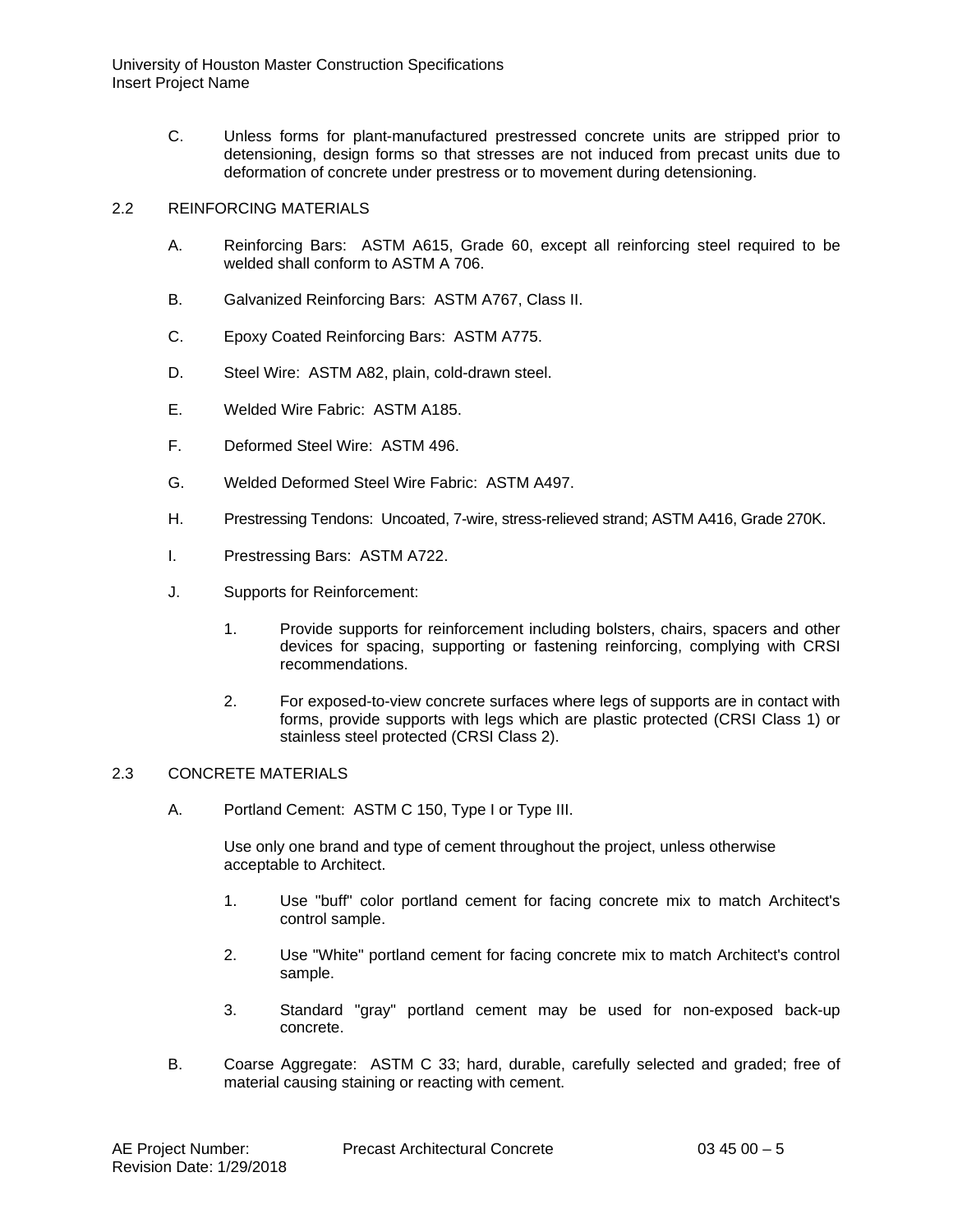Use aggregates from same sources as those used in Architect's control sample.

- C. Fine Aggregate: ASTM C 33; manufactured sand of same material as coarse aggregate, unless otherwise acceptable to Architect.
- D. Water: Drinkable, free from foreign materials in amounts harmful to concrete and embedded steel.
- E. Air-Entraining Admixture: ASTM C 260.
- F. Admixtures:
	- 1. Air-Entraining; complying with ASTM C260 and as manufactured by:
		- a. Dayton Superior Corp.
		- b. Gifford-Hill & Co., Inc.
		- c. W. R. Grace & Co.<br>d. Master Builders
		- Master Builders
	- 2. Water-Reducing; complying with ASTM C494, Type A and as manufactured by:
		- a. Gifford-Hill & Co.
		- b. W. R. Grace & Co.
		- c. Monier Resources
	- 3. Fly Ash; complying with ASTM C618 and as manufactured by:
		- a. Monier Resources
		- b. Ash Management System
	- 4. Calcium Chloride; Not permitted

#### 2.4 CONNECTION MATERIALS

- A. Steel Plates: ASTM A36.
- B. Steel Shapes: ASTM A36.
- C. Anchor Bolts: Non-headed type with tensile strength requirements conforming to ASTM A36, unless otherwise indicated. Provide regular hexagon nuts and carbon steel washers
- D. High Strength Anchor Bolts: Non-headed type made from threaded round stock conforming to ASTM A572 Grade 50 or A572 Grade 42 as shown on the drawings or high-strength bars conforming to ASTM A722. Where grade is not specifically shown, ASTM A572 Grade 50 anchor bolts shall be furnished.
- E. Weldable Reinforcing Bars: ASTM A706.
- F. Headed Studs: ASTM A108, 60,000 psi minimum tensile strength.
- G. Deformed Bar Anchors: ASTM A496, 70,000 psi minimum yield strength.
- H. Prestressing Steel Bars: ASTM A722.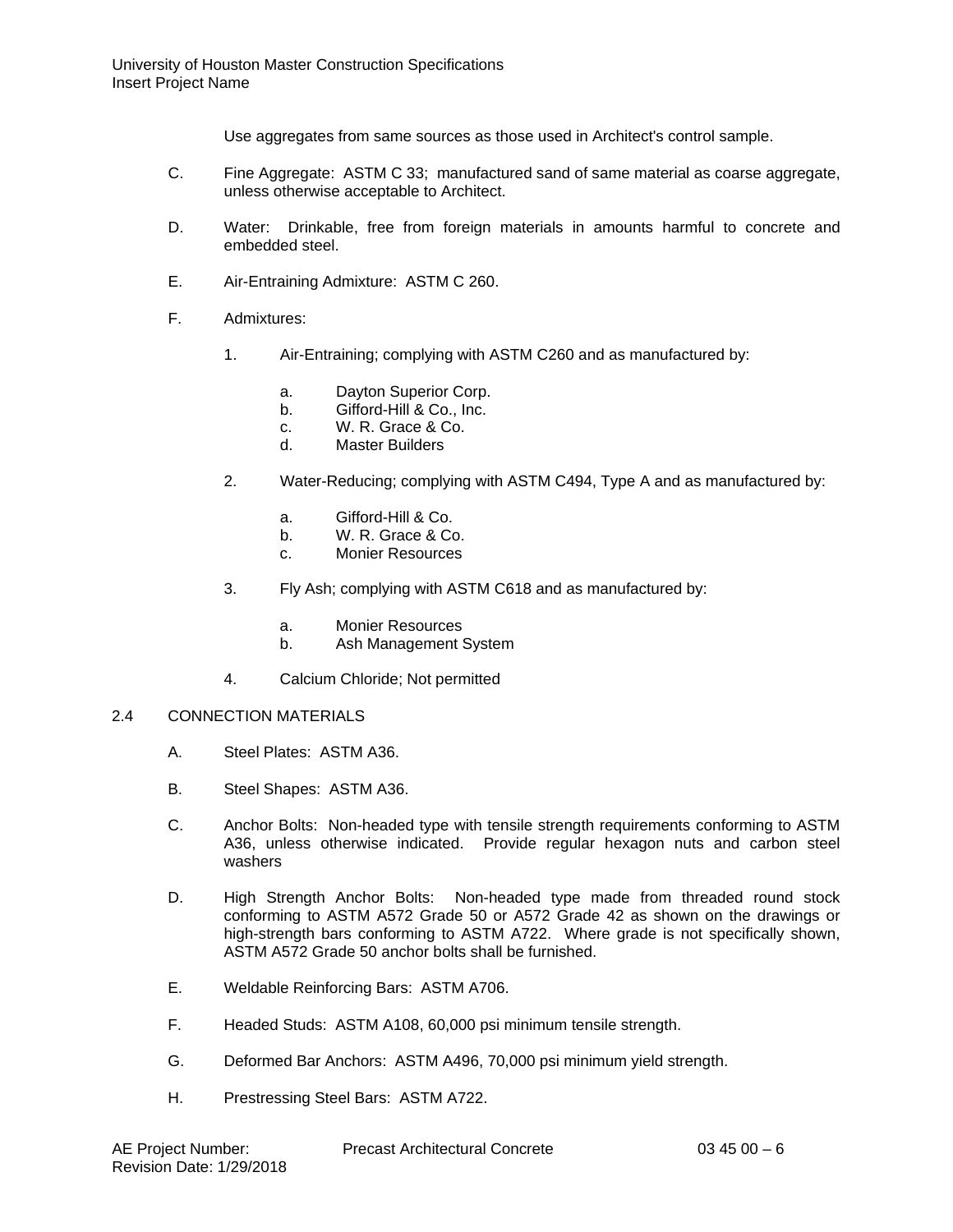Approved Manufacturer: Dywidag Systems International, USA, Inc.

- I. Threaded Rods: ASTM A36.
- J. Welding Electrodes: Comply with AWS D1.1.
- K. Ductile Iron Inserts: ASTM A536.

Approved Manufacturers:

- 1. Richmond Screw Anchor Company, Inc.
- 2. Hohman & Barnard, Inc.
- 3. Dayton Superior Corporation.
- L. Corrosion Protection of Materials: Shop prime all items that are cast in the supporting concretes and concrete units. All other connection material shall be hot dip galvanized in accordance with ASTM A 153. Touch-up after field welding with zinc-rich coating as manufactured by Sherwin-Williams (Zinc-Clad 5 B69 A 45) or ZRC Cold Galvanizing Compound. Exposed surfaces of all plates embedded in concrete shall be painted with zinc-rich coating specified above after the field connection is complete.

### 2.5 BEARING PADS

- A. Elastomeric Pads:
	- 1. Provide structural grade chloroprene bearing pads with Shore A durometer hardness of 60  $\pm$  5 and having a minimum thickness of 3/8" for tees, 1/2" for beams, and 1/4" for slabs, unless otherwise shown on the drawings. Bearing pads provided shall conform to Standard Specifications for Highway Bridges inclusive of all Interim Specifications up to date adopted by the American Association of State Highway and Transportation Officials.
	- 2. Design bearing pads in accordance with recommendations set forth in PCI Design Handbook, Fourth Edition.
	- 3. Size pads so that both surfaces are in complete contact with the bearing pads. The design bearing pressure shall not exceed 800 psi under total service load, and 500 psi under dead load. Pads greater than 1 1/4" in thickness shall be laminated with steel plates (min. 1/16" thick) molded into the material.
	- 4. Provide beveled, plain elastomeric bearing pads between non-parallel load surfaces.
	- 5. Approved manufacturers of elastomeric pads:
		- a. Oil States Industries, Inc.
		- b. Scougal Rubber Co., Inc.
		- c. Con-Serv, Inc.<br>d. JVI Inc.
		- JVI Inc.
		- e. Tulsa Rubber Co.
		- f. Old North Manufacturing Co.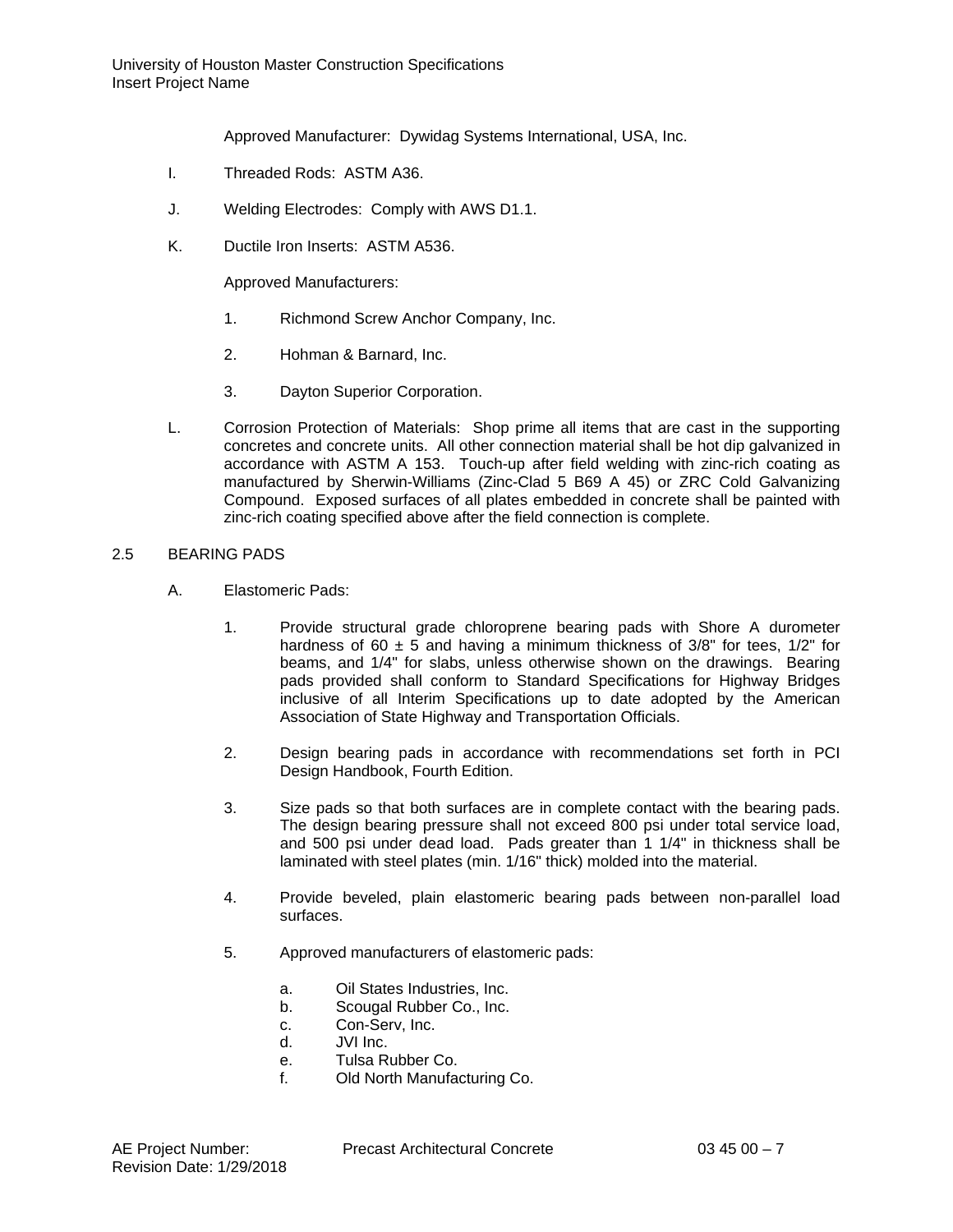University of Houston Master Construction Specifications Insert Project Name

- B. Tetrafluoroethylene (TFE) Slide Bearings:
	- 1. Glass-filled virgin Teflon slide bearings as shown on the drawings and as manufactured by:
		- a. EGC Corporation
		- b. Con-Serv, Inc.
		- c. Fluorocarbon

#### 2.6 GROUT MATERIALS

- A. Nonshrink Grout: All base plates, bearing plates, and concrete bearing joints shall be grouted with non-shrink non-metallic grout as specified herein. Provide premeasured, prepackaged, non-metallic, non-corrosive, non-staining material requiring only the addition of water complying with the following:
	- 1. Corps of Engineers Specification for Nonshrink Grout (CRD-C621).
	- 2. Attain 28 day compressive strength as determined by grout cube tests conforming to ASTM C109 in accordance to the following:
		- a. 6,000 psi for supporting concrete up to 3,000 psi.
		- b. 8,000 psi for supporting concrete between 3,000 psi and 4,000 psi.
		- c. 10,000 psi for supporting concrete greater than 4,000 psi.
	- 3. Follow manufacturer's directions and recommendations for mixing and placing grout.
	- 4. Grout to be similar in color to that of surrounding concrete.
	- 5. Acceptable non-shrink grouts:
		- a. "Supreme" as manufactured by Gifford Hill Co.
		- b. "Crystex" as manufactured by L&M Construction Chemicals, Inc.
		- c. "Five Star Grout" as manufactured by U.S. Grout Corp.
- B. Sand Cement Grout: Provide sand cement grout for grouting all pockets and blockouts in precast members and in grouting prestressed ducts where specified on the drawings. Sand cement grout shall consist of Portland Cement (ASTM C 150 Type I or III), sand (ASTM C33), and water. Proportions by weight shall be one part cement, 2 1/4 to 2 1/2 parts sand, and the minimum amount of water required to obtain a workable mix. Minimum compressive strength shall be 3500 PSI at 28 days. Admixtures to accelerate the set or prevent freezing may be utilized, except the use of admixtures containing chlorides will not be permitted.

### PART 3 - EXECUTION

- 3.1 FABRICATION
	- A. General: Fabricate precast concrete units complying with manufacturing and testing procedures, quality control recommendations and dimensional tolerances of PCI MNL-116 and MNL-117, and as specified for types of units required.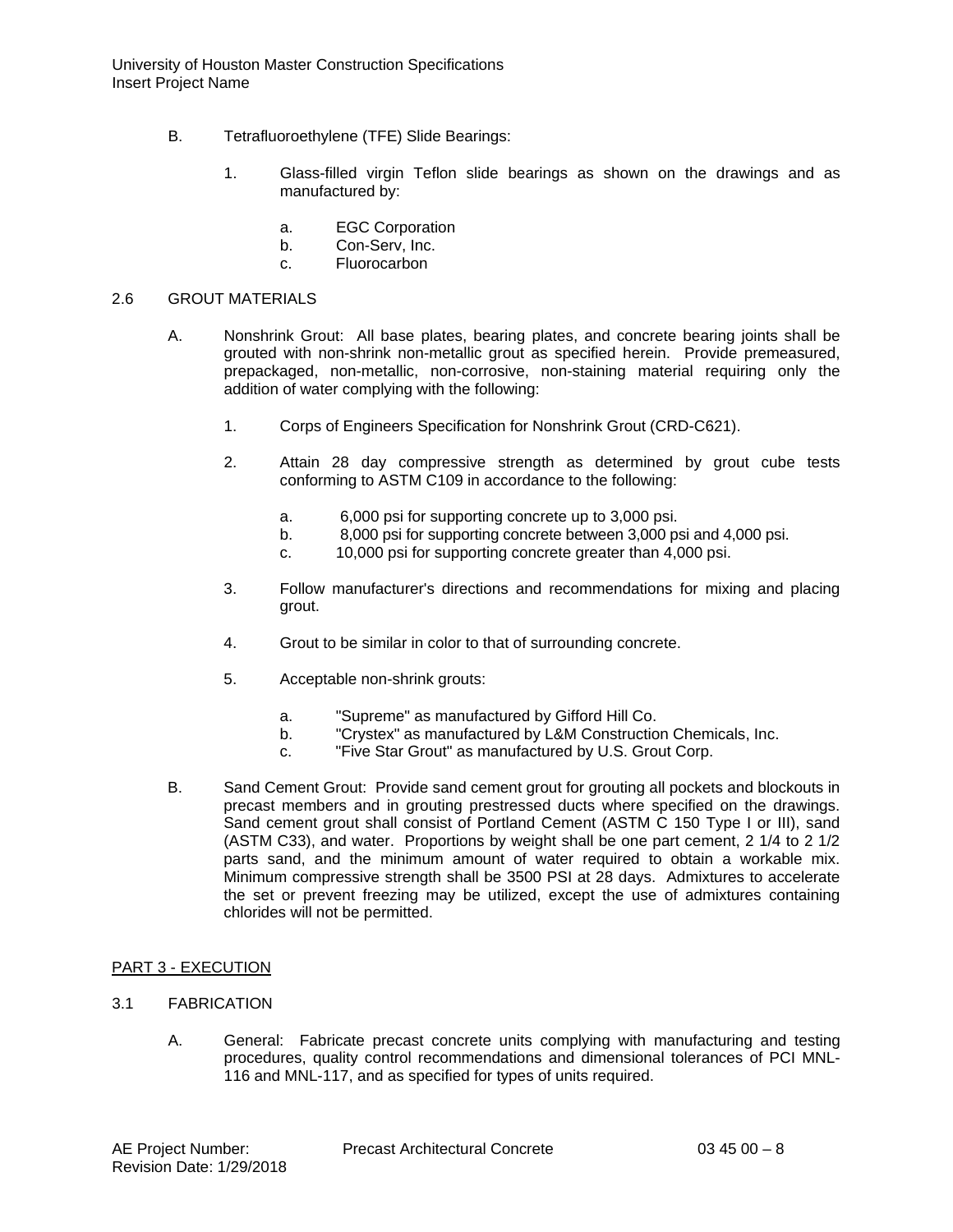- B. Proportioning and Design of Mixes:
	- 1. Prepare design mixes for each type of concrete required.
	- 2. Design mixes may be prepared by an independent testing facility or by qualified precast manufacturing personnel, at precast manufacturer's option.
	- 3. Proportion mixes by either trial batch or field experience methods, using materials to be employed on the project for each type of concrete required, complying with ACI 211.1 or ACI 211.2.
	- 4. Submit written reports to Architect/Engineer of proposed mix for each type of concrete at least 30 days prior to start of precast unit production. Do not begin concrete production until mixes and evaluations have been reviewed and approved by Architect/Engineer and Owner's testing laboratory.
	- 5. Mix design adjustments may be requested when characteristics of materials, job conditions, weather, test results, or other circumstances warrant. Laboratory test data for revised mix designs and strength results must be submitted to and accepted by Architect/Engineer and Owner's testing laboratory before using in the work.
	- 6. Produce normal weight concrete consisting of specified portland cement, aggregates, admixtures and water to produce the following properties:
		- a. Compressive Strength at 28 days: 5,000 psi minimum at 28 days, or as required by design or as noted on the drawings.
		- b. Release Strength: The minimum release strength for prestressed units shall be 3500 psi.
	- 7. Produce lightweight concrete consisting of specified portland cement, aggregates, admixtures and water to produce the following properties:
		- a. Compressive Strength: 5,000 psi minimum at 28 days, or as required by design or as noted on the drawings.
		- b. The split cylinder strength factor  $(F_{cf}/(f'_{c})^{0.5})$  shall not be less than 5.7 and a drying shrinkage limit of 0.03% at 28 days.
		- c. Air-dry density: Not less than 110 nor more than 116 pounds per cubic foot.
		- d. Release Strength: The minimum release strength of prestressed members shall be 3500 psi.
	- 8. Cure compression test cylinders using the same methods as will be used for the precast concrete work.
- C. Admixtures:
	- 1. Comply with ACI 212.2R.
	- 2. Use air-entraining admixture in concrete unless otherwise indicated.
	- 3. Use water-reducing admixtures in strict compliance with manufacturer's directions. Admixtures to increase cement dispersion, or provide increased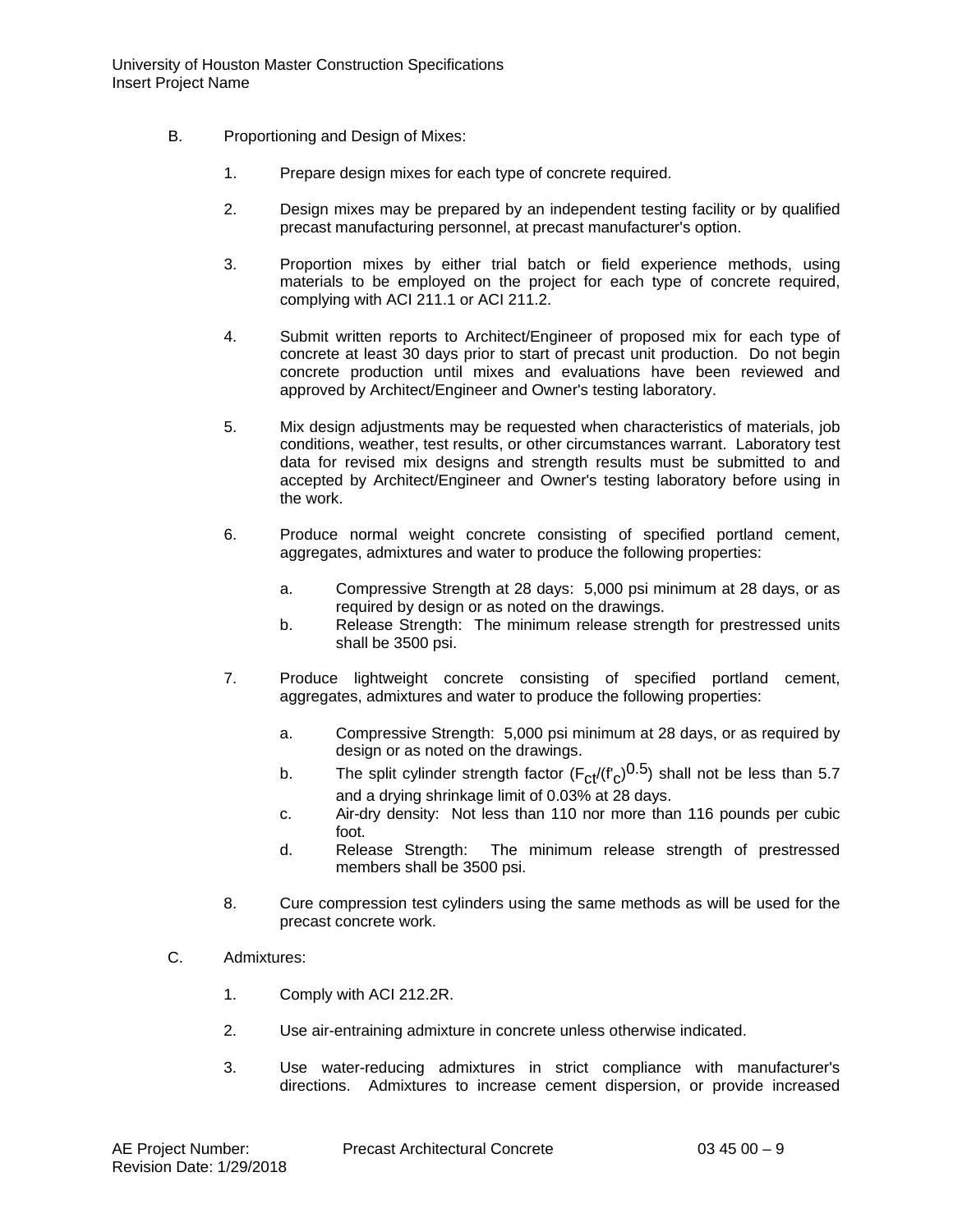workability for low-slump concrete, may be used subject to Architect/Engineer's approval.

- 4. Use amounts as recommended by admixture manufacturer for climatic conditions prevailing at time of placing. Adjust quantities of admixtures as required to maintain quality control.
- D. Embedded Items: Accurately position and secure cast-in anchorage devices. Locate anchorages where they do not affect position of reinforcement or placing of concrete. Do not relocate bearing plates or reinforcing steel in units unless approved in writing by the Architect/Engineer.
- E. Reinforcement Installation:
	- 1. Clean reinforcement of loose rust and mill scale, earth and other materials which reduce or destroy bond with concrete.
	- 2. Accurately position, support and secure reinforcement against displacement by formwork, construction, or concrete placement operations. Locate and support reinforcing by metal chairs, runners, bolsters, spacers and hangers, as specified by CRSI Manual of Standard Practice.
	- 3. Place reinforcement to obtain at least the minimum coverages for concrete protection as specified in the drawings. Arrange, space and securely tie bars and bar supports to hold reinforcement in position during concrete placement operations. Set wire ties so ends are directed into concrete, not toward exposed concrete surfaces.
- F. Tensioning: Pretensioning of tendons for prestressed concrete may be accomplished either by single strand tensioning method or multiple-strand tensioning method. Comply with PCI MNL-116 requirements.
- G. Concrete Placement: Place concrete in a continuous operation to prevent formation of seams or planes of weakness in precast units, complying with requirements of ACI 304 and ACI 309. Thoroughly consolidate placed concrete by internal and/or external vibration without dislocation or damage to reinforcement and embedded items.
- H. Identification:
	- 1. Provide permanent markings to identify pick-up points and orientation in the structure, complying with markings indicated on final shop drawings. Imprint date of casting on each precast unit on a surface which will not show in finished structure.
	- 2. Provide additional marking as required by local building codes or ordinances.
- I. Curing:
	- 1. Cover all precast and precast/prestressed concrete members with tarpaulins or other suitable means immediately after casting.
	- 2. Curing by low-pressure steam, by steam vapor, by radiant heat and moisture, or other similar process may be employed to accelerate concrete hardening and to reduce curing time.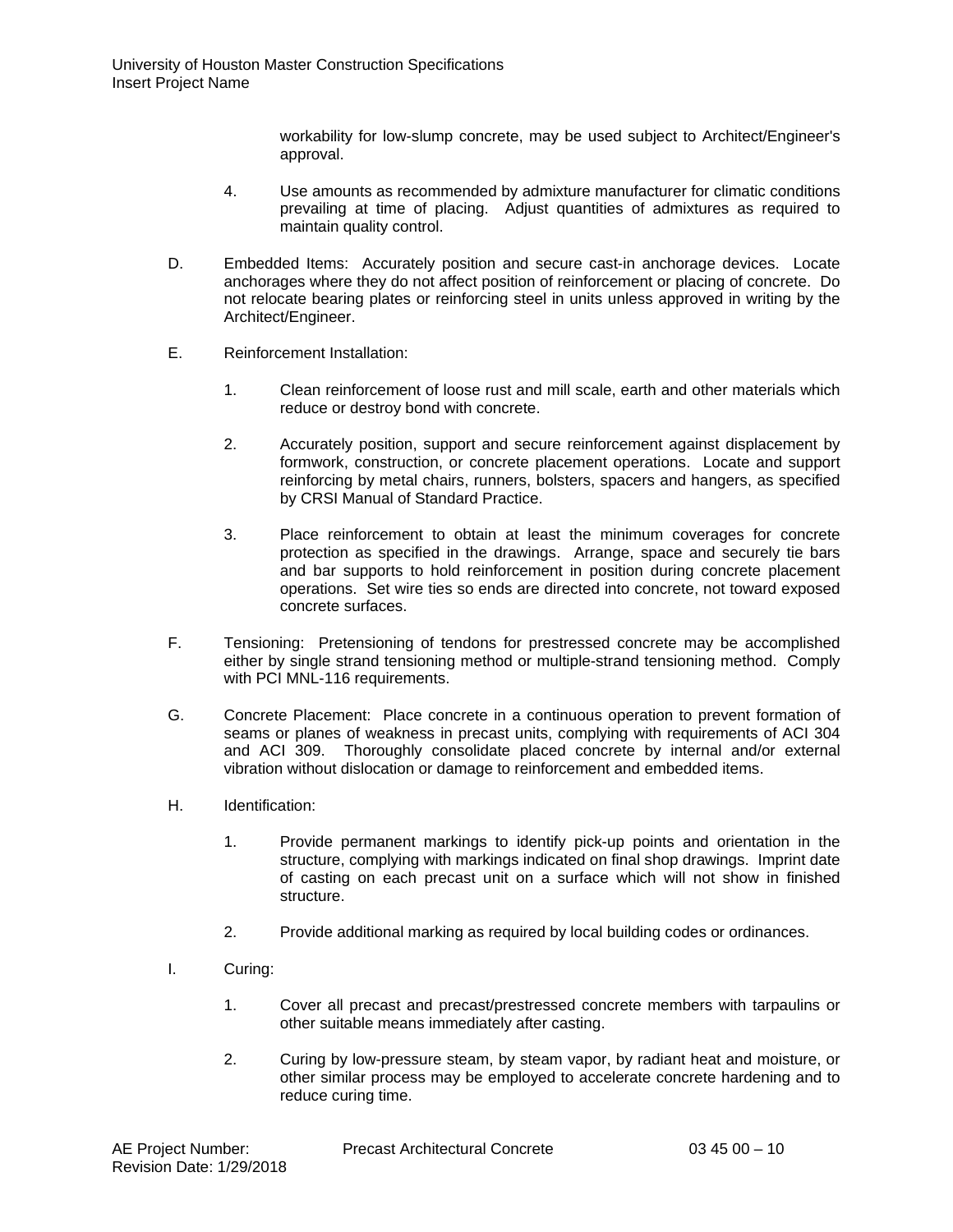- 3. Test cylinders shall be cured with and by the same methods as the members they represent.
- 4. Make test cylinders as follows:
	- a. Minimum of two (2) per bed for each pour to verify specified release strength.
	- b. Minimum of two (2) per 50 cubic yards for each class of concrete to verify 28-day strength but not less than one set per days operation.
	- c. Minimum of two (2) to verify release strength and two (2) for 28-day strength for small units or individual pieces.
- J. Detensioning:
	- 1. Delay detensioning of prestressed units until concrete has attained design release strength, as established by test cylinders.
	- 2. If concrete has been heat-cured, perform detensioning while concrete is still warm and moist to avoid dimensional changes which may cause cracking or undesirable stresses in concrete.
	- 3. Detensioning of prestressed tendons may be accomplished either by gradual release of tensioning jacks or by heat cutting tendons, using a sequence and pattern to prevent shock or unbalanced loading.
- K. Finishes:
	- 1. Architectural Surface Finishes:
		- a. Abrasive blast finish, using abrasive grit, equipment, application techniques and cleaning to expose aggregate and surrounding matrix surfaces, to match Architect's control sample.
		- b. Exposed aggregate finish, using chemical retarding agents applied to concrete forms, with washing and brushing procedures after form removal to match Architect's control sample.
		- c. Bushhammer finish, using power and hand tools and cleaning procedures to match Architect's control sample.
		- d. Smooth surface finish free of pockets, sand streaks, and honeycomb, with uniform color and texture to match Architect's control sample.
		- e. Textured surface finish imparted by form liners or inserts to provide surfaces free of pockets, streaks and honeycomb, with uniform color and texture to match Architect's control sample.
		- f. As-cast or float finish for unexposed surfaces.
	- 2. Other Formed Surfaces: Provide normal plant run finish in forms that impart a smooth finish to concrete. Small surface holes caused by air bubbles, normal form joint marks, and minor chips and spalls may be acceptable, but no major or unsightly imperfections, honeycomb, or structural defects will be permitted.
	- 3. Other Unformed Surfaces: Provide trowel finish to unformed surfaces unless otherwise indicated. Consolidate concrete, bring to proper level with a straightedge, and float and trowel to a smooth uniform finish.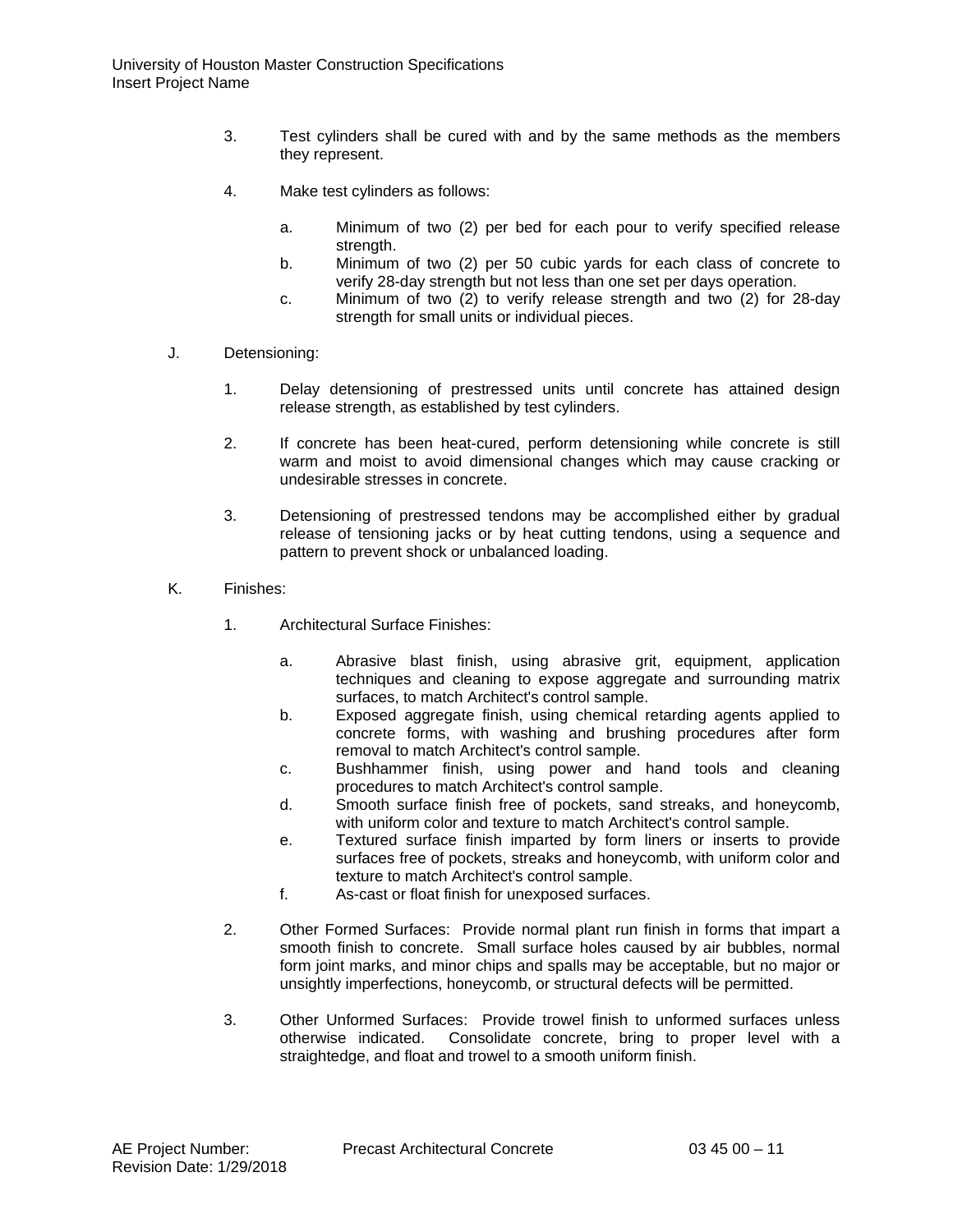University of Houston Master Construction Specifications Insert Project Name

# 3.2 FABRICATION TOLERANCES

Provide fabrication tolerances as follows:

- A. Standard tolerances according to PCI MNL-116 and 117 and Part 8 of the PCI Design Handbook, Fourth Edition unless stricter requirements are specified on the drawings.
- B. Areas or members with special tolerances are indicated on the plans.
- C. Precast units having dimensions not conforming to specified tolerances will be rejected if appearance or function of the structure is adversely affected. Repair, or remove and replace rejected units as required to comply with contract documents. All repairs must be approved by the Architect/Engineer.

#### 3.3 INSTALLATION

- A. General:
	- 1. Examine supporting structure and conditions under which precast concrete work is to be erected and provide written notification of conditions detrimental to proper and timely completion of work. Do not proceed with installation until unsatisfactory conditions have been corrected in a manner acceptable to Erector.
	- 2. General Contractor shall monitor all phases of erection to ensure the work is in conformance with the contract documents.
	- 3. Erect members by means of suitable lifting devices at points provided by the manufacturer.
	- 4. Deliver anchorage items which are to be embedded in other construction before start of such work. Provide setting diagrams, templates, instructions and directions as required for installation.
	- 5. Properly align, plumb and level precast units. Level out variations between adjacent members by shimming, loading or any other feasible method recommended by the manufacturer and acceptable to the Architect/Engineer.
	- 6. Provide accurate placement and alignment of anchor bolts, plates or dowels in supporting structural elements.
	- 7. Provide true, level bearing surfaces on all field placed foundations, bearing walls and other supporting members.
	- 8. Bearing Pads: Install specified bearing pads as precast units are being erected and maintain in correct position until precast units are placed. Bearing pads must be placed under all precast floor members unless specifically detailed otherwise on the drawings.
	- 9. Do not install precast units until concrete has attained its 28 day design strength.
- B. Erection Tolerances: Install precast concrete members plumb, level, and in alignment within PCI MNL-17 and PCI Design Handbook, Part 8, Fourth Edition specified limits of erection tolerances. Provide temporary supports and bracing as required to maintain position, stability and alignment as members are being permanently connected.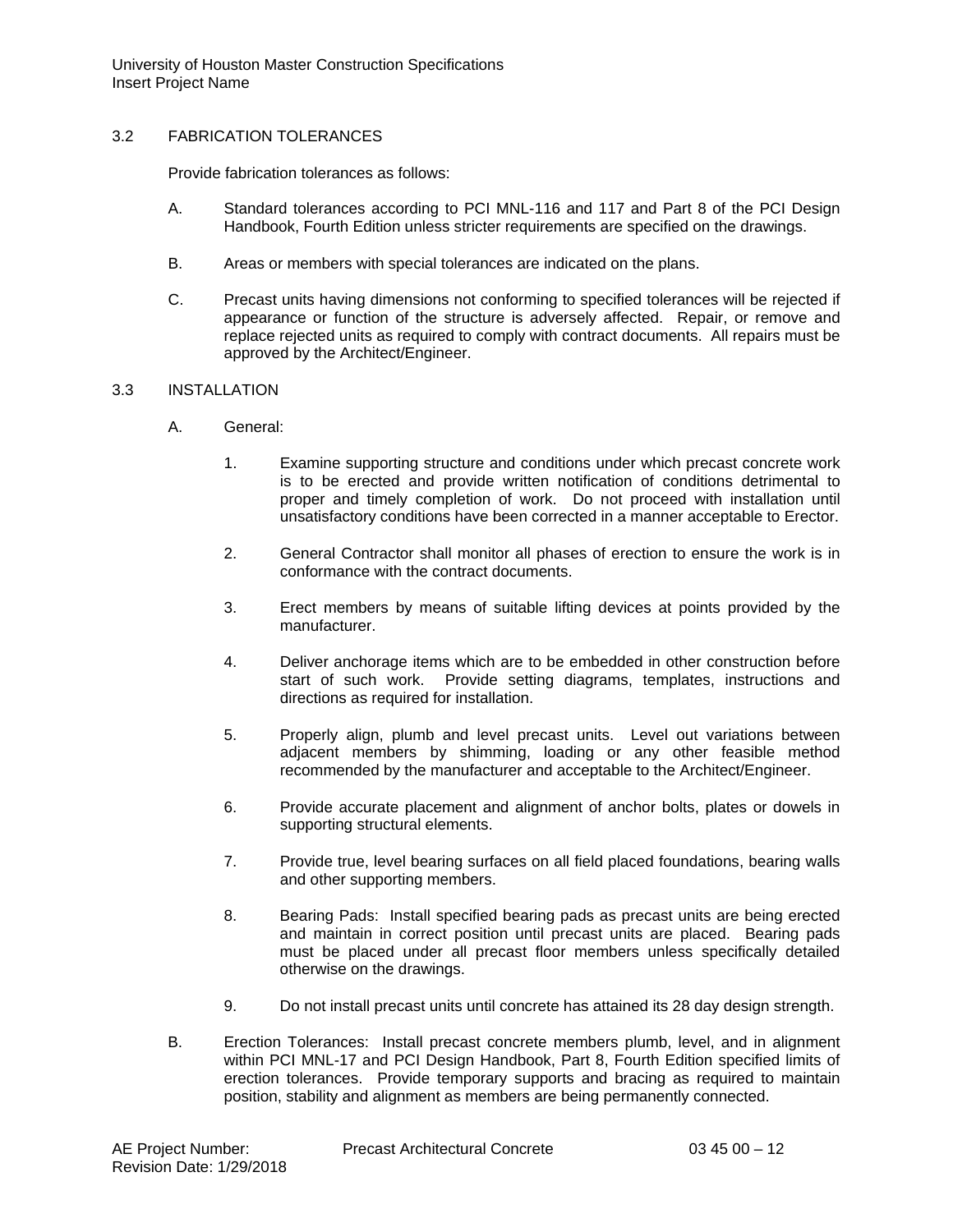Maintain horizontal and vertical joint alignment and uniform joint width as erection progresses. Deflections of the supporting frame may occur as panels are erected, necessitating readjustment, alignment, and possibly resetting of certain panels to meet specified tolerances. It is the responsibility of the precast erector to consider such deflection, whether specifically indicated on the drawings or not, and provide for same in the erection process at no additional cost to the Owner.

Anchor units in final position by bolting, welding, grouting, or as otherwise indicated. Remove temporary shims, wedges, and spacers as soon as possible after anchoring is completed.

- 1. At bolted connections use lock washers or other acceptable means to prevent loosening of nuts.
- 2. At welded connections apply rust inhibitive coating on damaged areas, same as shop applied material. Use galvanizing repair coating on galvanized surfaces.
- C. Field Welding:
	- 1. Perform welding in compliance with AWS D1.1 and D1.4.
	- 2. Protect units from damage by field welding operations and provide noncombustible shields as required.
	- 3. Remove all lifting loops and touch-up paint all galvanized field welded connections as specified.
	- 4. Repair damaged metal surfaces by cleaning and applying a coat of liquid galvanizing repair compound to galvanized surfaces and primer compatible with painted surfaces.
- D. Accessories: Install clips, hangers, and other accessories required for erection of precast units to supporting members and back-up materials.
- E. Cleaning: Clean exposed facings to remove dirt and stains which may be on units after erection and completion of joint treatments. Wash and rinse in accordance with precast manufacturer's recommendations. Protect other work from damage due to cleaning operations. Do not use cleaning materials or processes which could change the character of exposed concrete finishes.

# 3.4 DAMAGED OR MISCAST UNITS

- A. Any units that are noticeably cracked from the process of lifting, handling, or any other reason shall be replaced by the Contractor at no additional cost to the Owner.
- B. Concrete units which are not formed as shown on the drawings or are out-of-tolerance or show a defective finish shall be considered as not conforming with the intent of this specification and shall be removed from the job and replaced by the Contractor at no additional cost to the Owner.

# 3.5 CONCRETE SURFACE REPAIRS

A. Classification: